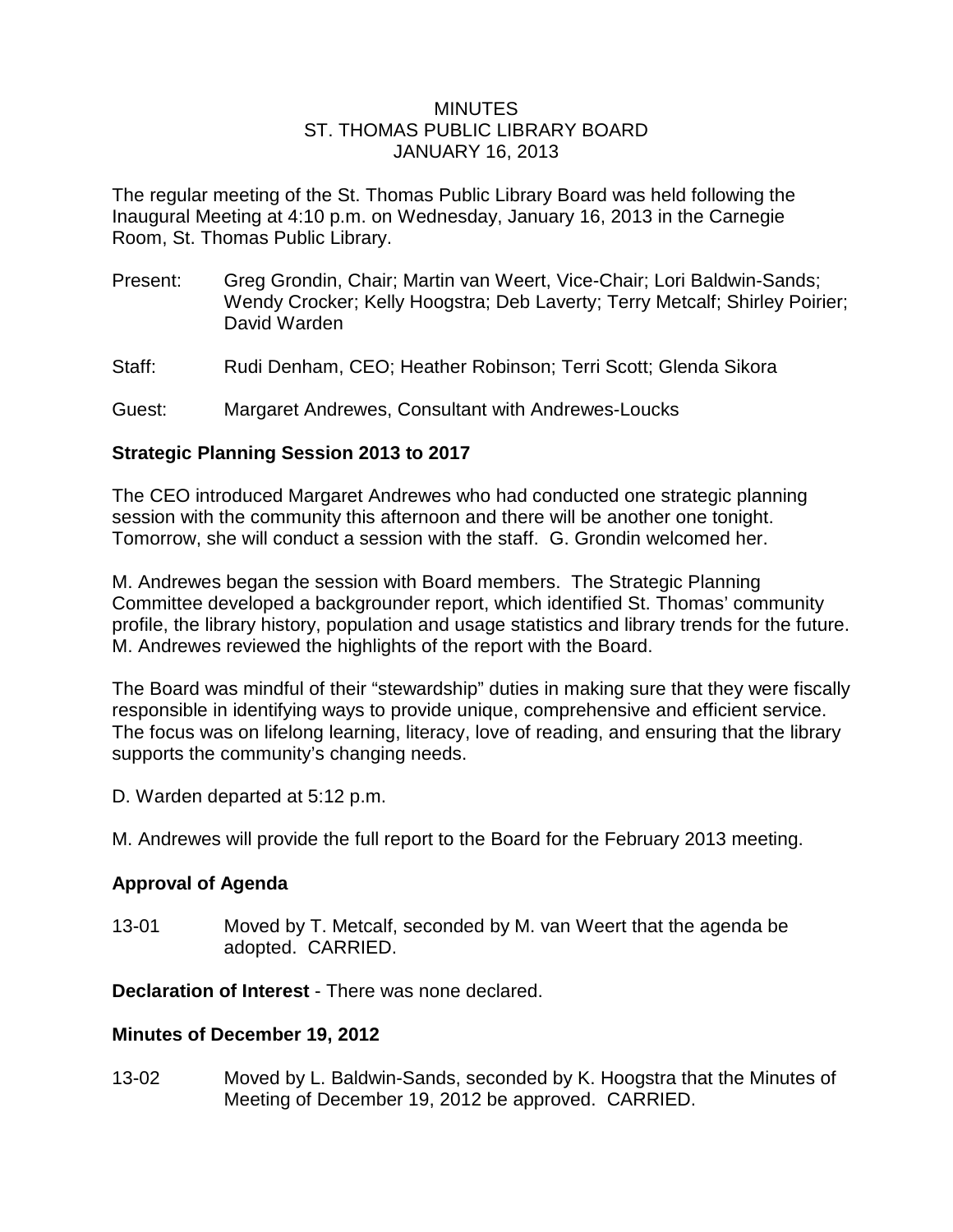### **Reports - Staff**

CEO's Report - Received for information.

In view of the focus on strategic planning, the CEO advised that her report was limited to urgent matters.

The CEO discussed the establishment of a new fundraising team, composed of Board, staff, and committee volunteers which would meet several times a year.

Library Activities Report - Will be available at the February 2013 meeting.

### **Reports - Standing Committees**

Finance and Building and Grounds

Finance Committee Meeting January 9, 2013 - Received for information.

There will not be a Finance Committee meeting the week of February 4, 2013.

13-03 Moved by T. Metcalf, seconded by M. van Weert that the St. Thomas Public Library Board approve the Finance Committee Meeting Minutes of January 9, 2013. CARRIED.

# **Capital Project Close-Out**

Accessibility Report - Accessibility Upgrades: Library Revitalization 2011 - Received for information.

13-04 Moved by T. Metcalf, seconded by M. van Weert that the St. Thomas Public Library Board approve the closing of the Building Revitalization Capital Project. CARRIED.

Ramp and Wall Repair - Received for information.

13-05 Moved by T. Metcalf, seconded by S. Poirier that the St. Thomas Public Library Board approve the closing of the Ramp and Wall Repair Capital account. CARRIED.

#### **Trust Fund Transfers**

Palmer and Regular Trust Fund Transfers - Distributed and received for information.

13-06 Moved by T. Metcalf, seconded by M. van Weert that the St. Thomas Public Library approve the transfer of \$99,632.33 from the Palmer account to the Building Revitalization Capital account of \$21,000.00 and the Operating Accounts as follows:

| Children's Programming                | \$24,443.96 |
|---------------------------------------|-------------|
| <b>Promotion and Public Relations</b> | \$1,600.89  |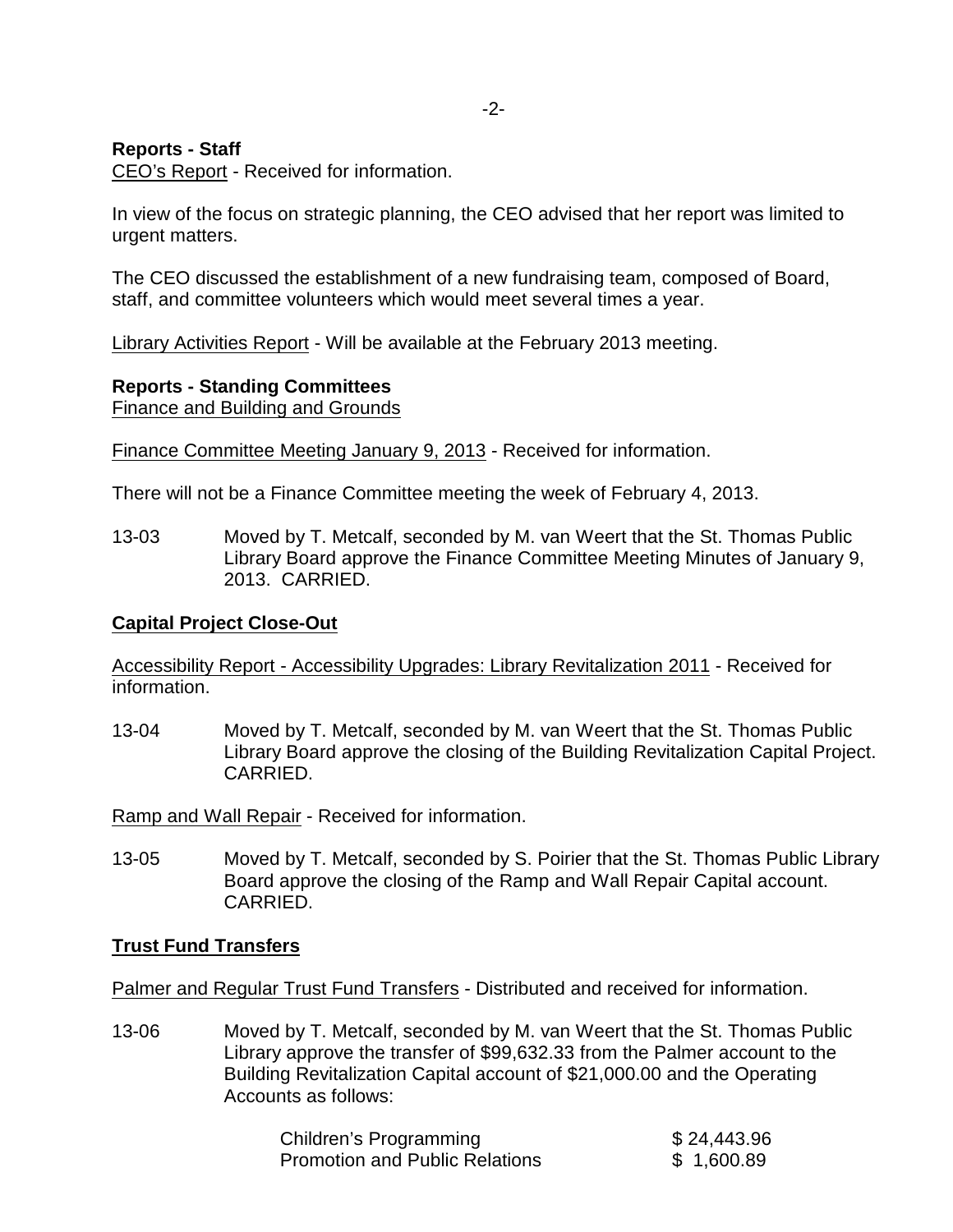Furniture and Equipment  $$52,587.48$ **Total \$99,632.33** CARRIED.

13-07 Moved by T. Metcalf, seconded by M. van Weert that the St. Thomas Public Library Board approve the following transfers:

From Trust Fund Fundraising for Revitalization:

| \$75,000.00 |
|-------------|
| \$9,821.91  |
| \$75,196.65 |
|             |

From Trust Fund Fundraising:

Accessibility station sponsored by Lions Club **\$ 2,013.86** CARRIED.

13-08 Moved by T. Metcalf, seconded by M. van Weert that the St. Thomas Public Library Board approve the Trust Fund transfer of \$588.14 from the McNabb donation to the Operating account of Audio Visual Materials - Children's and Teens' DVDs. CARRIED.

Rinn Trust Transfer

13-09 Moved by T. Metcalf, seconded by M. van Weert that the St. Thomas Public Library Board approve the Rinn Trust transfer of \$90.88 to the Operating account of Adult Books - Rinn. CARRIED.

Strategic Planning Meeting Minutes of January 9, 2013 - Received for information.

13-10 Moved by L. Baldwin-Sands, seconded by S. Poirier that the St. Thomas Public Library Board approve the Strategic Planning Meeting Minutes of January 9, 2013. CARRIED.

# **Correspondence**

City of St. Thomas - 2013 Budget Development Timetable - Received for information.

# **Adjournment**

13-11 Moved by T. Metcalf, seconded by S. Poirier that the meeting adjourn at 6:06 p.m. CARRIED.